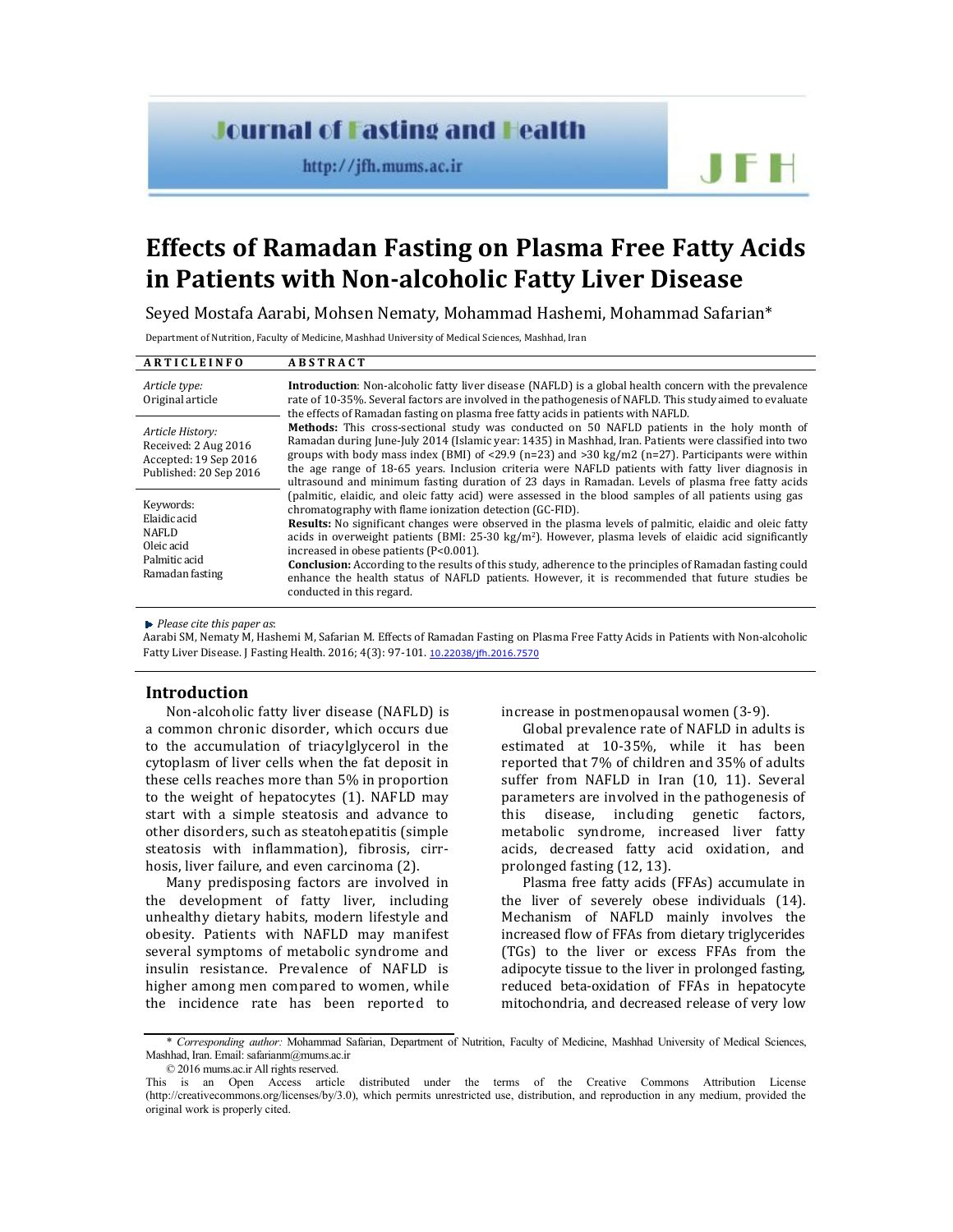density lipoprotein from the liver (12, 13).

Ramadan fasting is a type of starvation associated with no significant changes in energy intake, while altering the mealtime only. During Ramadan, Muslims have two main meals per day: at the sunrise (Sahur) and sunset (Iftar). Ramadan fasting might lead to problems such as dehydration and starvation, which adversely affect metabolic functions. Moreover, prolonged fasting is associated with the changes of sleep-wake cycle, which are likely to transform metabolism and endocrine system (15, 16).

Since fasting is a form of starvation, it has been shown to be involved in the pathogenesis of NAFLD. To the extent of our knowledge, no former studies have investigated the association between plasma FFAs and Ramadan fasting. This study aimed to evaluate the effect of Ramadan fasting on plasma FFAs in patients with NAFLD.

# **Material and methods**

This cross-sectional study was conducted on 50 patients with NAFLD (age range: 18-65 years) during June-July 2014 (Islamic calendar: 25 Shaban-8 Dhul Al-Qi'dah 1435) in Mashhad, Iran.

Inclusion criteria were NAFLD patients with diagnosis of fatty liver based on ultrasound and minimum fasting duration of 10 h. Exclusion criteria of the study were as follows: 1) history of alcohol consumption; 2) consumption of more than 10 g/day of alcohol in women and more than 20 g/day in men; 3) presence of acute inflammation (hs-CRP>5); 4) pregnancy or lactation; 5) BMI of  $\lt 25$  kg/m<sup>2</sup>; 6) use of medications; 7) weight loss within the past three months; 8) presence of endocrine and metabolic disorders (e.g., other hepatic disorders, malignancies, and kidney, respiratory and cardiovascular disorders) and 9) fasting duration of less than 23 days in Ramadan.

Study protocol was approved by the Research Ethics Committee of Mashhad University of Medical Sciences (code: 930229). Participation in the research was voluntary, and written informed consent was obtained from all the subjects prior to the study.

# *Anthropometric measurements*

Weight and height of the participants were measured by a trained individual using standard methods. Body weight was measured with minimum clothing and no shoes using a digital scale with accuracy of 100 g. Height was measured using a tape, while the participants were standing in a normal position without shoes, and recorded to the nearest 0.1 cm. In addition, BMI of the subjects was calculated as weight  $(kg)/$ height<sup>2</sup> (m<sup>2</sup>) (15).

#### *Measurement of plasma free fatty acids*

Plasma FFAs were detected as previously described. In this process, plasma lipids were extracted using a mixture of chloroform and methanol (17). To carry out potassium hydroxide (KOH) derivatization, the extracted lipid from the samples was added to a mixture composed of 100 ml of methanolic KOH (2 mol/l) and 200 ml of n-hexane.

Afterwards, the mixture was incubated at room temperature for 5 min before the addition of sodium bisulfate (40 mg), and the supernatant was collected (18). Finally, the supernatant was analyzed via gas chromatography with flame ionization detection (GC-FID) (Varian 450-GC, USA) in order to determine the plasma levels of FFAs (palmitic, elaidic and oleic fatty acids).

#### *Data analysis*

Study results were presented as mean ± standard deviation, and data analysis was performed in SPSS version 11.5 (SPSS Inc., Chicago, IL). Kolmogorov-Smirnov test was used to assess the normal distribution of data, and comparison of the mean values with a significant difference was performed using paired samples t-test (normally distributed variables) before and after Ramadan. In all statistical analyses, P value of less than 0.05 was considered significant.

# **Results**

In total, 50 NAFLD patients were enrolled in this study, including 33 men and 17 women within the age range of 18-65 years (mean age: 40.52±10.90 years). Mean duration of fasting in the participants was 27.3±5 days (range: 25-30 days).

According to the information in Table 1, BMI patients were not significantly reduced during Ramadan, while the difference. Results of the assessment of plasma FFAs based on the BMI of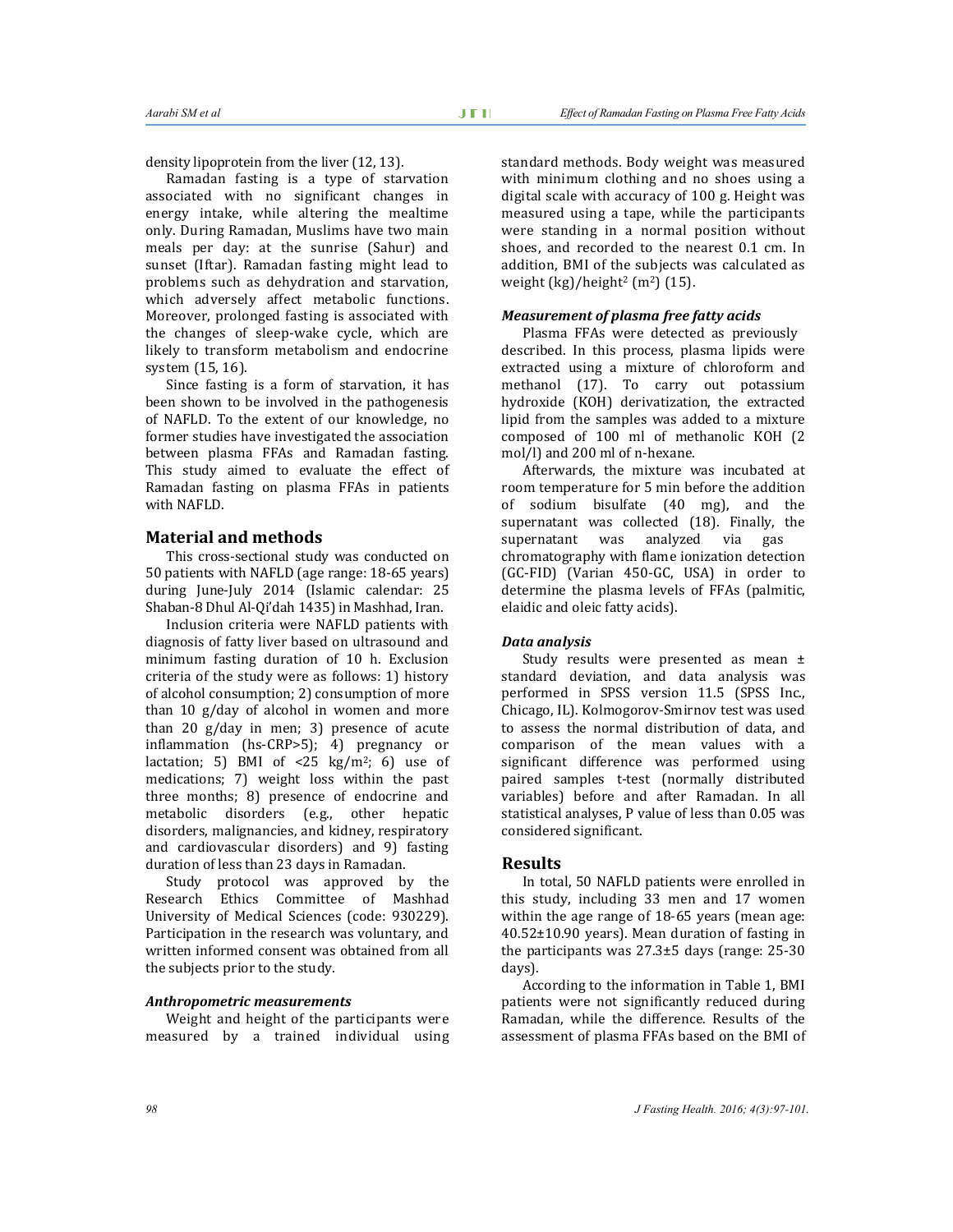| <b>Fable 1.</b> Effect of fasting on body mass muck (DMI) before and after Namadan |                          |                                                                                                                                  |                         |          |  |  |
|------------------------------------------------------------------------------------|--------------------------|----------------------------------------------------------------------------------------------------------------------------------|-------------------------|----------|--|--|
| Variable                                                                           | Before fasting (Mean±SD) |                                                                                                                                  | After fasting (Mean±SD) | P-value  |  |  |
| BMI $(kg/m2)$                                                                      | 31.38±4.9                |                                                                                                                                  | 31.0768±4.7             |          |  |  |
|                                                                                    |                          | Table 2. Effects of fasting on plasma palmitic, elaidic, and oleic fatty acid levels (ppm) before and after Ramadan based on BMI |                         |          |  |  |
|                                                                                    |                          | Before fasting (Mean±SD)                                                                                                         | After fasting (Mean±SD) | P-value  |  |  |
| BMI<29.9 $\text{kg/m}^2$                                                           | Palmitic acid (ppm)      | 77.68±17.91                                                                                                                      | 80.65±18.61             | 0.45     |  |  |
|                                                                                    | Oleic acid (ppm)         | $42.8 \pm 8.9$                                                                                                                   | $46.4 \pm 7.5$          | 0.38     |  |  |
|                                                                                    | Elaidic acid (ppm)       | $20.94 \pm 1.06$                                                                                                                 | $28.96 \pm 8.20$        | 0.26     |  |  |
| BMI $>30 \text{ kg/m}^2$                                                           | Palmitic acid(ppm)       | 79.23±18.52                                                                                                                      | $83.61 \pm 19.2$        | 0.63     |  |  |
|                                                                                    | Oleic acid (ppm)         | $45+9$                                                                                                                           | $46.4 \pm 15.1$         | 0.65     |  |  |
|                                                                                    | Elaidic acid (ppm)       | $24.83 \pm 2.07$                                                                                                                 | $35.86 \pm 9.8$         | $0.001*$ |  |  |

**Table 1.** Effect of fasting on body mass index (BMI) before and after Ramadan

participants during Ramadan are presented in Table 2. According to the information in this table, no significant changes were observed in the plasma levels of palmitic, elaidic, and oleic fatty acids in overweight patients (BMI: 25-30 kg/m2). However, plasma levels of elaidic acid significantly increased in obese patients (P<0.001).

#### **Discussion**

In the present study, no significant increase was observed in the plasma levels of FFAs (palmitic, elaidic, and oleic fatty acids) in overweight NAFLD patients before and after Ramadan. However, plasma level of elaidic acid significantly increased in obese patients at the end of Ramadan.

As mentioned earlier no studies have been performed before on the plasma levels of FFAs in fasting NAFLD patients during Ramadan. In a study in this regard, plasma levels of FFAs were compared between two groups of obese and overweight NAFLD patients, and the saturated fatty acids were reported to have the most significant association with NAFLD compared to other unsaturated fatty acids Furthermore, palmitic acid was identified as the most important plasma FFA associated with the progression of fatty liver disease (14) also plasma level of elaidic acid in obese patients was significantly higher compared to the overweight group, while the differences in other plasma FFAs were not considered significant between these groups. This is in congruence with the results of the current study. Therefore, it could be concluded that high plasma levels of palmitic acid and elaidic acid might be associated with increased risk of NAFLD.

Another study was conducted on four patients with fatty liver disease to determine the origin of liver fat. According to the findings, level of palmitic acid in liver cells increased after five days of fasting (18-20), which is similar to the

results of the present study. In the mentioned research, the adipose tissue was reported as the main origin of liver fat due to denovo- lipogenesis in hepatocytes.

In this regard, Muller et al. (1975) investigated the effect of fasting on the amount of liver fat and reported no increase in this index after fasting for 12 h. However, fasting for 36 h was found to enhance the release of fatty acids from the tissue, as well as their transfer to hepatocytes (21). On the same note, findings of Yasuhara et al. (1991) indicated that fasting for 24 h increased fatty acid flow from the adipose tissue to hepatocytes in rats, leading to mild steatosis (22). In the present study, plasma FFAs showed no increase during Ramadan fasting, which could be attributed to the shorter fasting duration (14 h).

Based on the results of the aforementioned studies, it could be inferred that patterns of plasma fatty acid changes vary in patients with fatty liver disease while fasting in Ramadan. This is due to the fact that in fasting individuals, lake of food intake might lower plasma insulin levels, thereby leading to the release and flow of FFAs from the adipose tissue to the plasma (23-25).

Prolonged starvation is associated with increased production of ketone bodies, which mostly accumulate in the blood. Eventually, beta oxidation of FFAs reduces in the liver in order to decrease the production of ketones, which leads to the storage of fatty acids in the liver, predisposing individuals to NAFLD (26-28).

Ramadan fasting begins at sunrise, and the Sahur meal provides the required energy for the early hours of fasting. Continuous fasting is associated with blood glucose drop and increased level of stress hormones; after that, the body needs higher energy supply from gluconeogenesis and lipolysis.

Gluconeogenesis and lipolysis discontinue after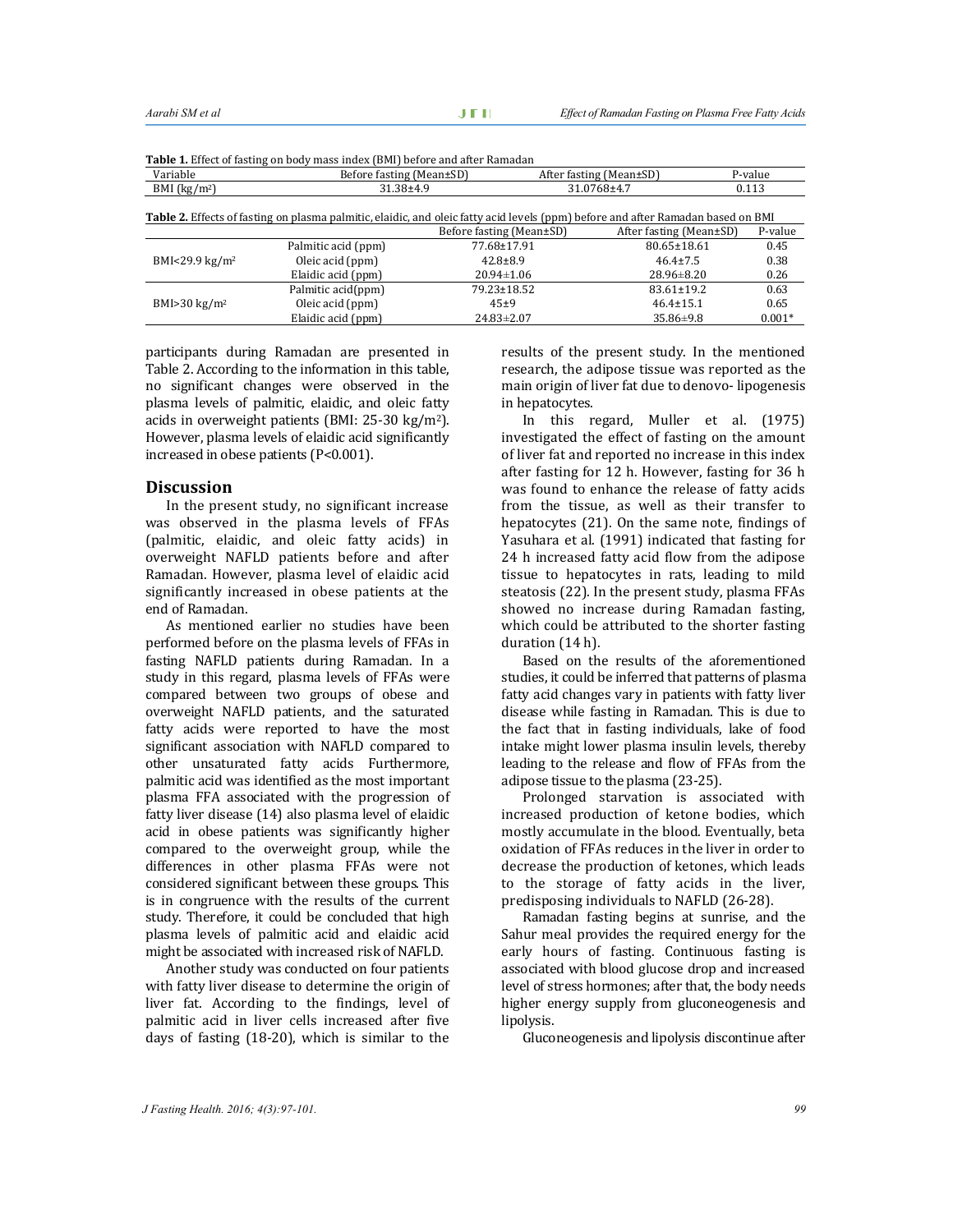fast break at Iftar, and adequate proteins and phospholipids are supplied by the diet; therefore, construction of lipoproteins and their secretion into the blood increase in the liver (29-31).

One of the limitations of the present study was lack of a control group. Moreover, we did not measure total plasma FFAs of NAFLD patients, as well as some influential factors in FFA plasma levels, including dietary patterns and physical activity.

## **Conclusion**

This was the first study to investigate the effect of Ramadan fasting on the plasma levels of FFAs. According to the results, level of elaidic acid increased in Ramadan in NAFLD patients, which could be due to the consumption of highfat foods or altered body metabolism during starvation. However, these findings must be confirmed in larger sample sizes and patients with different disease stages. Therefore, it is recommended that future studies in this regard evaluate the impact of fasting, and physical activity on the total plasma levels of FFAs in overweight and obese individuals.

## **Acknowledgments**

Hereby, we extend our gratitude to Mashhad University of Medical Sciences for the financial support of this research project.

# **References**

- 1. Ludwig J, Viggiano TR, McGill DB, Oh BJ. Nonalcoholic steatohepatitis: Mayo Clinic experiences with a hitherto unnamed disease. Mayo Clin Proc. 1980; 55(7):434-8.
- 2. Luyckx FH, Lefebvre PJ, Scheen AJ. Non-alcoholic steatohepatitis: association with obesity and insulin resistance, and influence ofweight loss. Diabetes Metab. 2000; 26(2):98-106.
- 3. Lewis JR, Mohanty SR. Nonalcoholic fatty liver disease: a review and update. Dig Dis Sci. 2010; 55(3):560-78.
- 4. Matteoni CA, Younossi ZM, Gramlich T, Boparai N, Liu YC, McCullough AJ. Nonalcoholic fatty liver disease: a spectrum of clinical and pathological severity. Gastroenterology. 1999; 116(6):1413-9.
- 5. Matteoni CA, Younossi ZM, Gramlich T, Boparai N, Liu YC, McCullough AJ. Nonalcoholic fatty liver disease: a spectrum of clinical and pathological severity. Gastroenterology. 1999; 116(6):1413-9.
- 6. Postic C, Girard J. Contribution of de novo fatty acid synthesis to hepatic steatosis and insulin resistance: lessons from genetically engineered mice. J Clin Invest. 2008; 118(3):829-38.
- 7. Zivkovic AM, German JB, Sanyal AJ. Comparative review of diets for the metabolic syndrome: implications for nonalcoholic fatty liver disease. Am J Clin Nutr. 2007; 86(2):285-300.
- 8. Petta S, Muratore C, Craxi A. Non-alcoholic fatty liver disease pathogenesis: the present and the future. Dig Liver Dis. 2009; 41(9):615-25.
- 9. Dowman JK, Tomlinson JW, Newsome PN. Pathogenesis of non-alcoholic fatty liver disease. QJM. 2010; 103(2):71-83.
- 10. Alavian SM, Mohammad-Alizadeh AH, Esna-Ashari F, Ardalan G, Hajarizadeh B. Non-alcoholic fatty liver disease prevalence among school-aged children and adolescents in Iran and its association with biochemical and anthropometric measures. Liver Int. 2009; 29(2):159-63.
- 11. Amirkalali B, Poustchi H, Keyvani H, Khansari MR, Ajdarkosh H, Maadi M, et al. Prevalence of nonalcoholic fatty liver disease and its predictors in north of Iran. Iran J Public Health. 2014; 43(9):1275-83.
- 12. Sass DA, Chang P, Chopra KB. Nonalcoholic fatty liver disease: a clinical review. Dig Dis Sci. 2005; 50(1):171-80.
- 13. Wilfred de Alwis NM, Day CP. Genes and nonalcoholic fatty liver disease. Curr Diab Rep. 2008; 8(2):156-63.
- 14. de Almeida IT, Cortez-Pinto H, Fidalgo G, Rodrigues D, Camilo ME. Plasma total and free fatty acids composition in human non-alcoholic steatohepatitis. Clin Nutr. 2002; 21(3):219-23.
- 15. Arabi SM, Hejri Zarifi S, Nematy M, Safarian M. The effect of Ramadan fasting on non-alcoholic fatty liver disease (NAFLD) Patients. J Fasting Health. 2015; 3(2):74-80.
- 16. Nematy M, Alinezhad-Namaghi M, Rashed MM, Mozhdehifard M, Sajjadi SS, Akhlaghi S, et al. Effects of Ramadan fasting on cardiovascular risk factors: a prospective observational study. Nutr J. 2012; 11:69.
- 17. Bligh EG, Dyer WJ. A Rapid, Method of total lipid extraction and purification. Can J Biochem Physiol. 1959; 37(8):911–7.
- 18. Firl N, Kienberger H, Hauser T, Rychlik M. Determination of the fatty acid profile of neutral lipids, free fatty acids and phospholipids in human plasma. Clin Chem Lab Med. 2013; 51(4):799–810.
- 19. Donnelly KL, Smith CI, Schwarzenberg SJ, Jessurun J, Boldt MD, Parks EJ. Sources of fatty acids stored in liver and secreted via lipoproteins in patients with nonalcoholic fatty liver disease. J Clin Invest. 2005; 115(5):1343-51.
- 20. Sprangers F, Romijn JA, Endert E, Ackermans MT, Sauerwein HP. The role of free fatty acids (FFA) in the regulation of intrahepatic fluxes of glucose and glycogen metabolism during short-term starvation in healthy volunteers. Clin Nutr. 2001; 20(2):177-9.

*100 J Fasting Health. 2016; 4(3):97-101.*